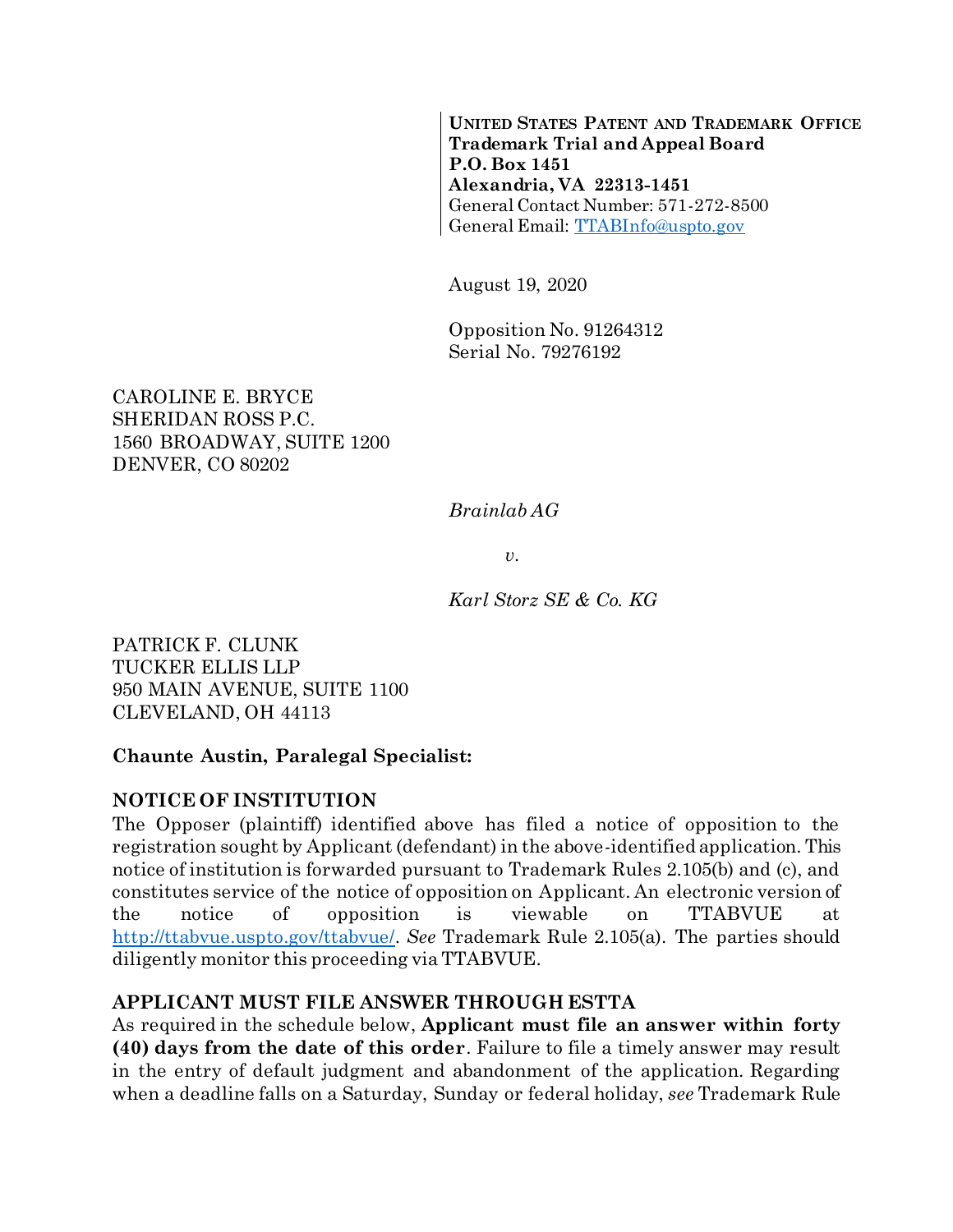2.196. Applicant must file the answer through ESTTA - Electronic System for Trademark Trials and Appeals, unless ESTTA is unavailable due to technical problems or extraordinary circumstances are present. An answer filed on paper under these limited circumstances must be accompanied by a Petition to the Director (and the required fee under Trademark Rule 2.6). *See* Trademark Rule 2.106(b)(1). In substance, Applicant's answer must comply with Fed. R. Civ. P. 8(b); it must admit or deny the allegations in the notice of opposition, and may include available defenses and counterclaims. Regarding the form and content of an answer, *see*Trademark Rule 2.106(b)(2) and TBMP § 311.

### **DUTY TO MAINTAIN ACCURATE CORRESPONDENCE INFORMATION**

Throughout this proceeding, the parties, and their attorneys or representatives, must notify the Board of any correction or update of physical address and email address, and should use the ESTTA change of address form. *See* Trademark Rule 2.18(b); TBMP § 117.

#### **SERVICE OF ANSWER AND OF ALL SUBMISSIONS**

The service of the answer, and all other submissions in this proceeding, and of all matters that are required to be served but not required to be filed in the proceeding record, **must** be by **email** unless the parties stipulate otherwise. Trademark Rule 2.119(b). In the absence of a stipulation, service may be by other means **only** under the **limited** circumstances and in a manner specified in Trademark Rule 2.119(b). Regarding the signing and service of all submissions, *see* TBMP §§ 113-113.04.

The answer, and all other submissions, **must** include proof of service. As noted in TBMP § 113.03, proof of service may be in the following certificate of service form:

*I hereby certify that a true and complete copy of the foregoing (insert title of submission) has been served on (insert name of opposing counsel or party) by forwarding said copy on (insert date of mailing), via email (or insert other appropriate method of delivery) to: (set out name, and address or email address of opposing counsel or party).*

| Signature_ |  |
|------------|--|
| Date       |  |

### **SUBMIT ALL FILINGS ONLINE VIA ESTTA**

Submissions **must** be filed via ESTTA, the Board's online filing system, unless ESTTA is unavailable due to technical problems or extraordinary circumstances are present. Trademark Rule 2.126(a). Submissions may be filed in paper form **only** under the **limited** circumstances specified in Trademark Rule 2.126(b), with a required written explanation. ESTTA is accessible at the Board's webpage: [http://estta.uspto.gov/.](http://estta.uspto.gov/) The page has instructions and tips. ESTTA offers various forms, some of which may require attachments and/or a fee. For technical questions,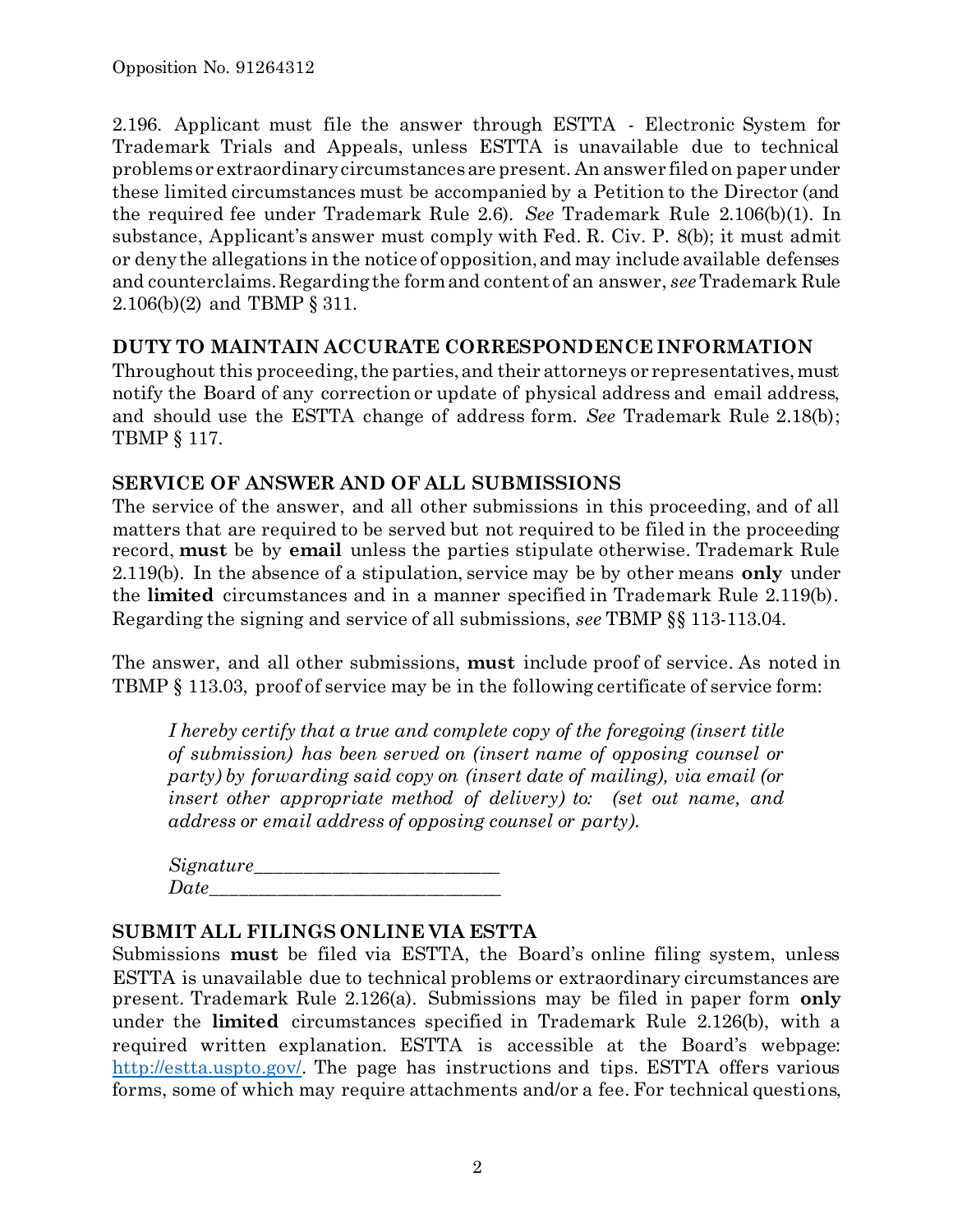a party may call 571-272-8500 (Mon-Fri 8:30 a.m. to 5 p.m. ET) or email [ESTTA@uspto.gov.](mailto:ESTTA@uspto.gov) This proceeding involves several deadlines, and due to potential technical issues, parties should not wait until the deadline to submit filings. The Board may **decline to consider** an untimely submission. Moreover, Trademark Rule 2.126 sets forth the required form and format for all submissions (*e.g.*, page limitations), and the Board may **decline to consider** any submission that does not comply with this rule, including, but not limited to motions, briefs, exhibits, and deposition transcripts.

#### **CONFERENCE, DISCOVERY, DISCLOSURE AND TRIAL SCHEDULE**

| Time to Answer                          | 9/28/2020  |
|-----------------------------------------|------------|
| Deadline for Discovery Conference       | 10/28/2020 |
| Discovery Opens                         | 10/28/2020 |
| Initial Disclosures Due                 | 11/27/2020 |
| <b>Expert Disclosures Due</b>           | 3/27/2021  |
| Discovery Closes                        | 4/26/2021  |
| Plaintiff's Pretrial Disclosures Due    | 6/10/2021  |
| Plaintiff's 30-day Trial Period Ends    | 7/25/2021  |
| Defendant's Pretrial Disclosures Due    | 8/9/2021   |
| Defendant's 30-day Trial Period Ends    | 9/23/2021  |
| Plaintiff's Rebuttal Disclosures Due    | 10/8/2021  |
| Plaintiff's 15-day Rebuttal Period Ends | 11/7/2021  |
| Plaintiff's Opening Brief Due           | 1/6/2022   |
| Defendant's Brief Due                   | 2/5/2022   |
| Plaintiff's Reply Brief Due             | 2/20/2022  |
| Request for Oral Hearing (optional) Due | 3/2/2022   |

### **PARTIES ARE REQUIRED TO HOLD DISCOVERY CONFERENCE**

The parties are required to schedule and hold a discovery conference by the deadline in the schedule in this order, or as reset by the Board. In the conference, the parties are required to discuss, at a minimum, 1) the nature and basis of their claims and defenses, 2) the possibility of promptly settling, or at least narrowing the scope of claims or defenses, and 3) arrangements for disclosures, discovery, preserving discoverable information and introduction of evidence at trial. For guidance, *see* Fed. R. Civ. P. 26(f), Trademark Rule 2.120(a)(2)(i) and TBMP §§ 401.01 and 408.01(a).

The parties must hold the conference in person, by telephone or by a means on which they agree. A Board interlocutory attorney or administrative trademark judge will participate in the conference either upon request of any party made no later than ten (10) days prior to the conference deadline, or when the Board deems it useful to have Board involvement. *See* Trademark Rule 2.120(a)(2)(i). A request for Board participation must be made either through ESTTA, or by telephone call to the assigned interlocutory attorney named on the TTABVUE record for this proceeding.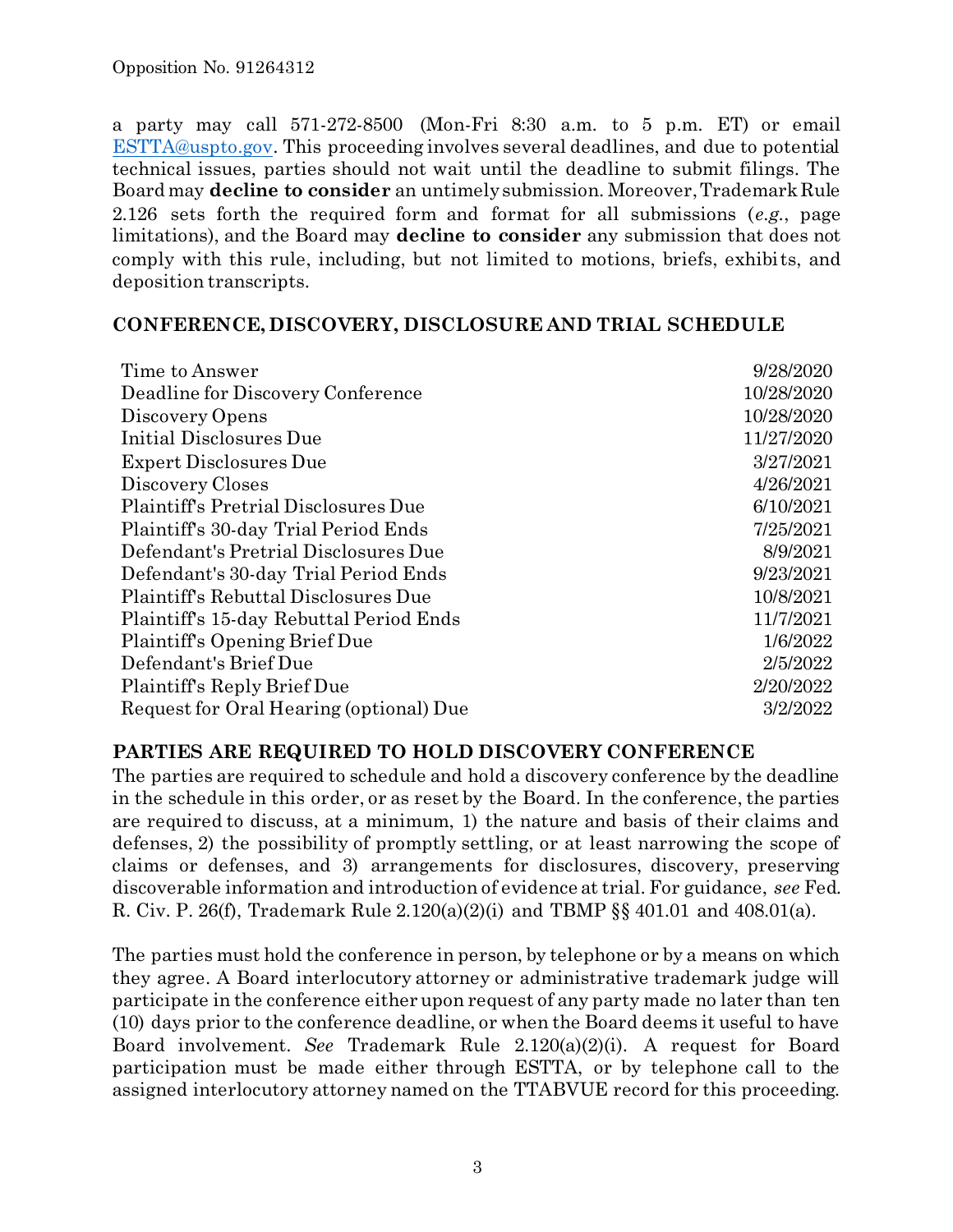A party requesting Board participation should first determine possible dates and times when all parties are available. A conference with a Board attorney's participation will be by telephone in accordance with the Board's instructions.

For efficiency, the parties may stipulate to various procedural and substantive disclosure, discovery and trial matters (*e.g.*, modification of deadlines and obligations) upon written stipulation and approval by the Board. Trademark Rule  $2.120(a)(2)(iv)$ provides a non-exhaustive list of matters to which parties may stipulate. The best practice is to reduce all stipulations to writing. If email service is not practical, such as for voluminous document production in discovery, the parties should discuss in the conference how production will be made. The parties, and their attorneys or representatives, have **a duty to cooperate** in the discovery process. TBMP § 408.01.

## **PROTECTIVE ORDER FOR CONFIDENTIAL INFORMATION**

The Board's Standard Protective Order is automatically imposed in all *inter partes* proceedings, and is available at [https://www.uspto.gov/trademarks-application](https://www.uspto.gov/trademarks-application-process/appealing-trademark-decisions/standard-documents-and-guidelines-0)[process/appealing-trademark-decisions/standard-documents-and-guidelines-0.](https://www.uspto.gov/trademarks-application-process/appealing-trademark-decisions/standard-documents-and-guidelines-0) During their conference, the parties should discuss whether they will use an alternative or modified protective order, subject to approval by the Board. *See* Trademark Rule 2.116(g) and TBMP § 412. The standard order does not automatically protect confidential information; its provisions for designating confidential information must be utilized as needed by the parties. Trademark Rule 2.126(c) sets forth the procedure for filing confidential submissions.

## **ACCELERATED CASE RESOLUTION (ACR)**

During their conference, the parties are to discuss whether they wish to seek mediation or arbitration, and whether they can stipulate to the Board's Accelerated Case Resolution (ACR) process for a more efficient and cost-effective means of obtaining the Board's determination of the proceeding. For details, and examples of ACR proceedings, *see* TBMP § 528, and the Board's webpage: [http://www.uspto.gov/ttab.](http://www.uspto.gov/ttab)

### **INITIAL DISCLOSURES AND DISCOVERY**

Regarding the deadline for and contents of initial disclosures, *see* Trademark Rules  $2.120(a)(1)$  and  $(2)(i)$ , and TBMP § 401.02. Regarding deadlines for serving and responding to discovery, *see*Trademark Rule 2.120(a)(3) and TBMP § 403.03. Certain provisions of Fed. R. Civ. P. 26 are applicable in modified form. Note that written discovery (interrogatories, requests for production, requests for admission) must be served **early** enough so that responses will be due **no later than** the close of discovery. Regarding the scope and limits of discovery, *see* TBMP 414; discoverable items may include documents, tangible things, and electronically stored information (ESI).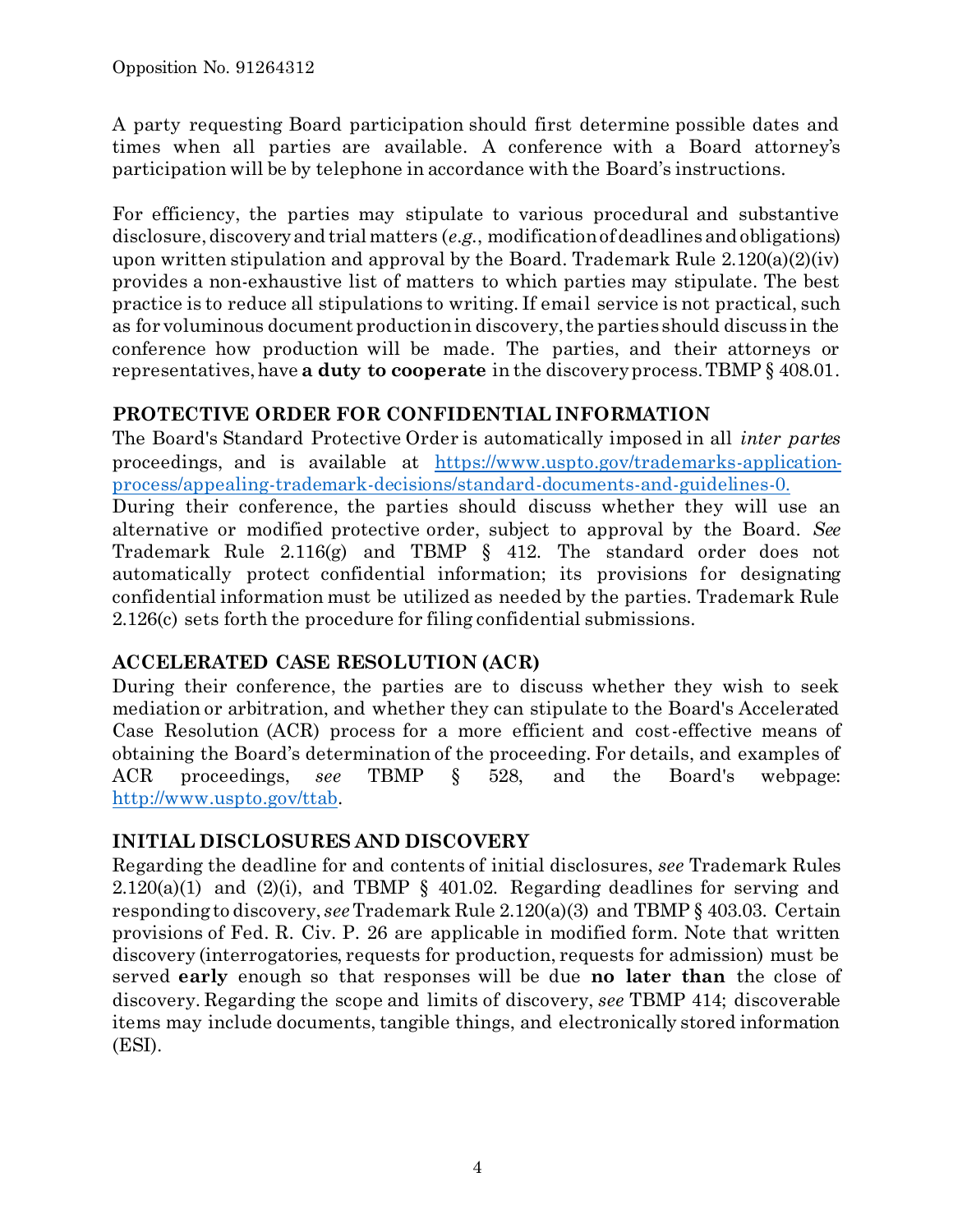## **MOTIONS**

l

Certain provisions of Fed. R. Civ. P. 11 apply to all submissions in Board proceedings. *See* TBMP § 527.02. Regarding available motions, *see* TBMP Chapter 500. Regarding applicable deadlines to respond to motions, depending on the motion filed, *see* Trademark Rules 2.127(a) and (e)(1). When a party timely files a potentially dispositive motion the proceeding is suspended with respect to all matters not germane to the motion. *See* Trademark Rule 2.127(d). In addressing motions or other filings, if it appears to the Board that a telephone conference would be beneficial, or upon request of one or both parties, the Board may schedule a conference. *See* Trademark Rule  $2.120(j)(1)$  and TBMP § 502.06(a).

## **PRETRIAL DISCLOSURES, TRIAL AND BRIEFING**

Regarding the procedures and deadlines for pretrial disclosures and trial, and specifically the noticing, taking, serving and submitting of evidence and testimony, *see* Trademark Rules 2.120(k), 2.121, 2.122, 2.123 and 2.125, as well as TBMP Chapter 700. The parties should review these authorities. For example: witness testimony may be submitted in the form of affidavit or declaration subject to the right to oral cross examination; transcripts of testimony depositions, with exhibits, must be served on each adverse party within thirty (30) days after completion of taking the testimony; certified transcripts and exhibits must be filed, with notice of such filing served on each adverse party; and all notices of reliance must be submitted during the submitting party's assigned testimony period and must indicate generally the relevance the evidence and associate it with one or more issues.

Main briefs shall be filed in accordance with Trademark Rules 2.128(a) and (b). An oral hearing is not required, but will be scheduled upon separate notice timely filed pursuant to Trademark Rule 2.129(a). Regarding briefs and oral hearings, *see* TBMP §§ 801-802.

# **TIPS FOR FILING EVIDENCE, TESTIMONY, OR LARGE DOCUMENTS**

The Board requires each submission to meet the following criteria before it will be considered: 1) pages must be legible and easily read on a computer screen; 2) page orientation should be determined by its ease of viewing relevant text or evidence, for example, there should be no sideways or upside-down pages; 3) pages must appear in their proper order; 4) depositions and exhibits must be clearly labeled and numbered – use separator pages between exhibits and clearly label each exhibit using sequential letters or numbers - and 5) the entire submission should be text-searchable. Additionally, submissions must be compliant with Trademark Rules 2.119 and 2.126. Submissions failing to meet all of the criteria above may require re-filing. **Note:** Parties are strongly encouraged to check the entire document before filing.<sup>1</sup> The Board will not extend or reset proceeding schedule dates or other deadlines to allow

<sup>&</sup>lt;sup>1</sup> To facilitate accuracy, ESTTA provides thumbnails to view each page before submitting.